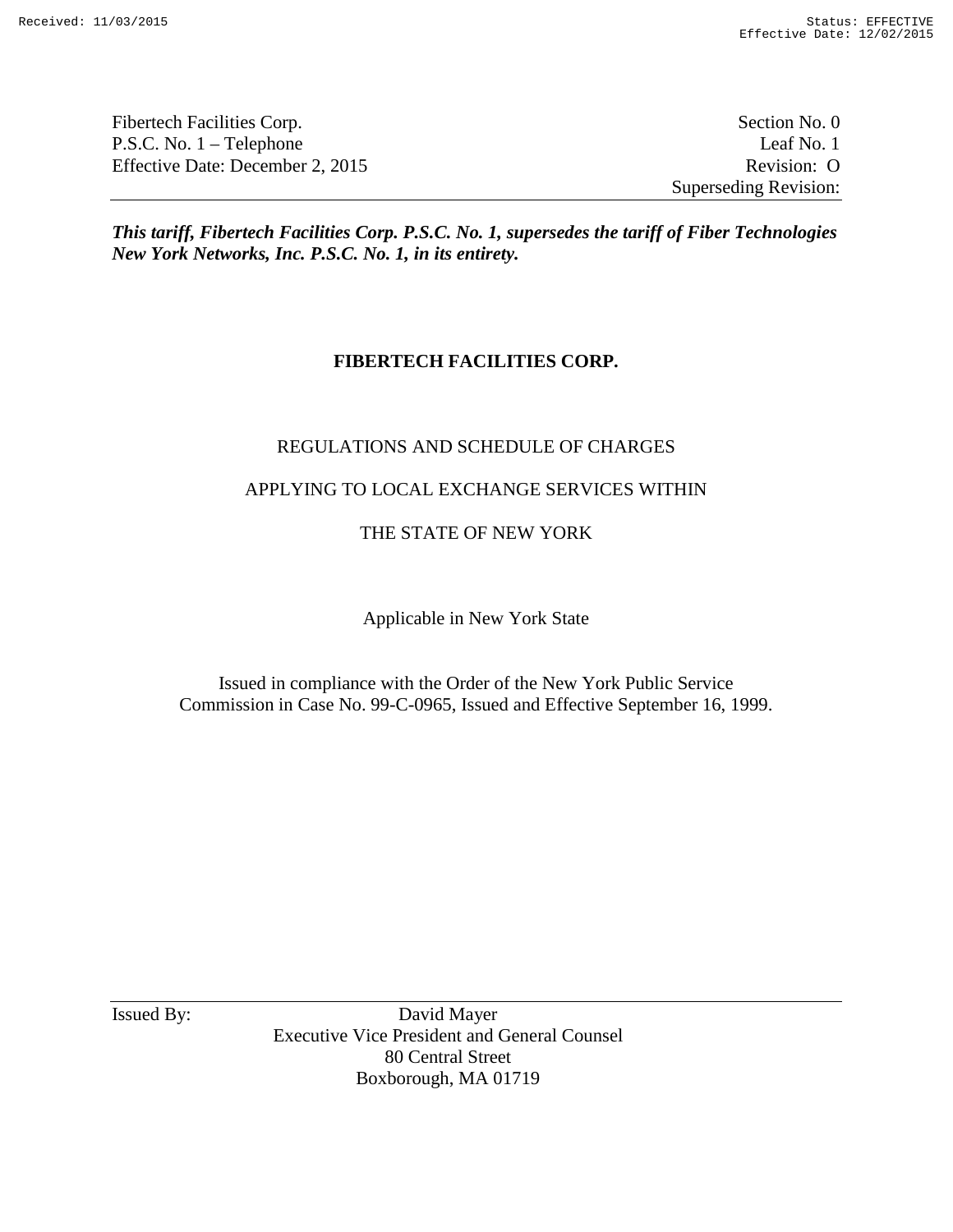Fibertech Facilities Corp. Section No. 0 P.S.C. No. 1 – Telephone Leaf No. 2 Effective Date: December 2, 2015 Revision: O

Superseding Revision:

### TABLE OF CONTENTS

INDEX

- SECTION 1 TECHNICAL TERMS AND ABBREVIATIONS
- SECTION 2 RULES, REGULATIONS AND SERVICE QUALITY CRITERIA
- SECTION 3 INTRALATA TOLL USAGE AND MILEAGE CHARGES
- SECTION 4 SPECIAL SERVICES AND PROGRAMS
- SECTION 5 EXCHANGE SERVICE AREAS
- SECTION 6 LOCAL EXCHANGE SERVICE
- SECTION 7 SPECIAL CONSTRUCTION

SECTION 8 - RATES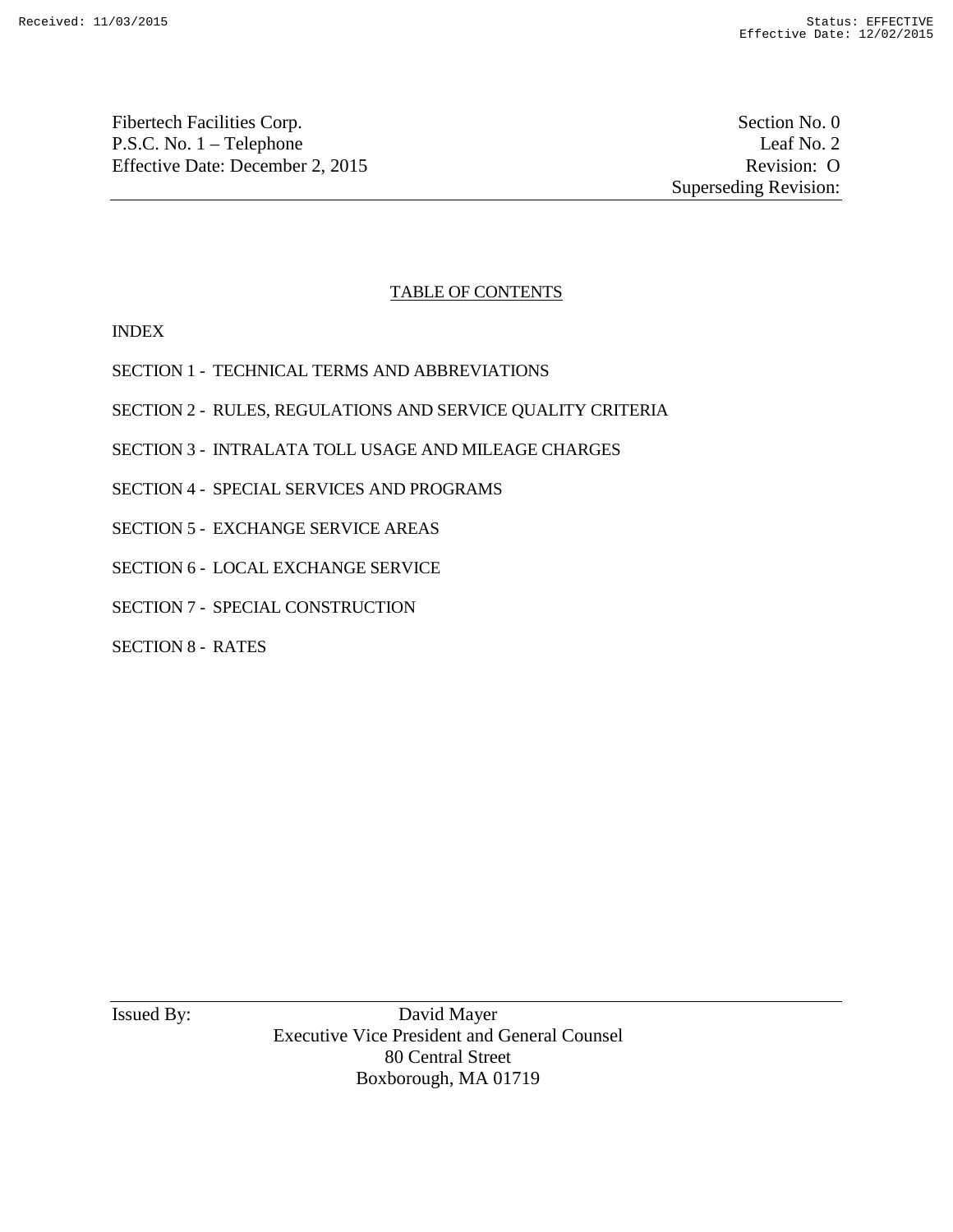Fibertech Facilities Corp. Section No. 0 P.S.C. No. 1 – Telephone Leaf No. 3 Effective Date: December 2, 2015 Revision: O

Superseding Revision:

#### EXPLANATION OF NOTES

- (C) Indicates Changed Regulation
- (D) Indicates Discontinued Rate or Regulation
- (I) Indicates Rate Increase
- (M) Indicates Move in Location of Text
- (N) Indicates New Rate or Regulation
- (R) Indicates Rate Reduction
- (T) Indicates Change of Text Only